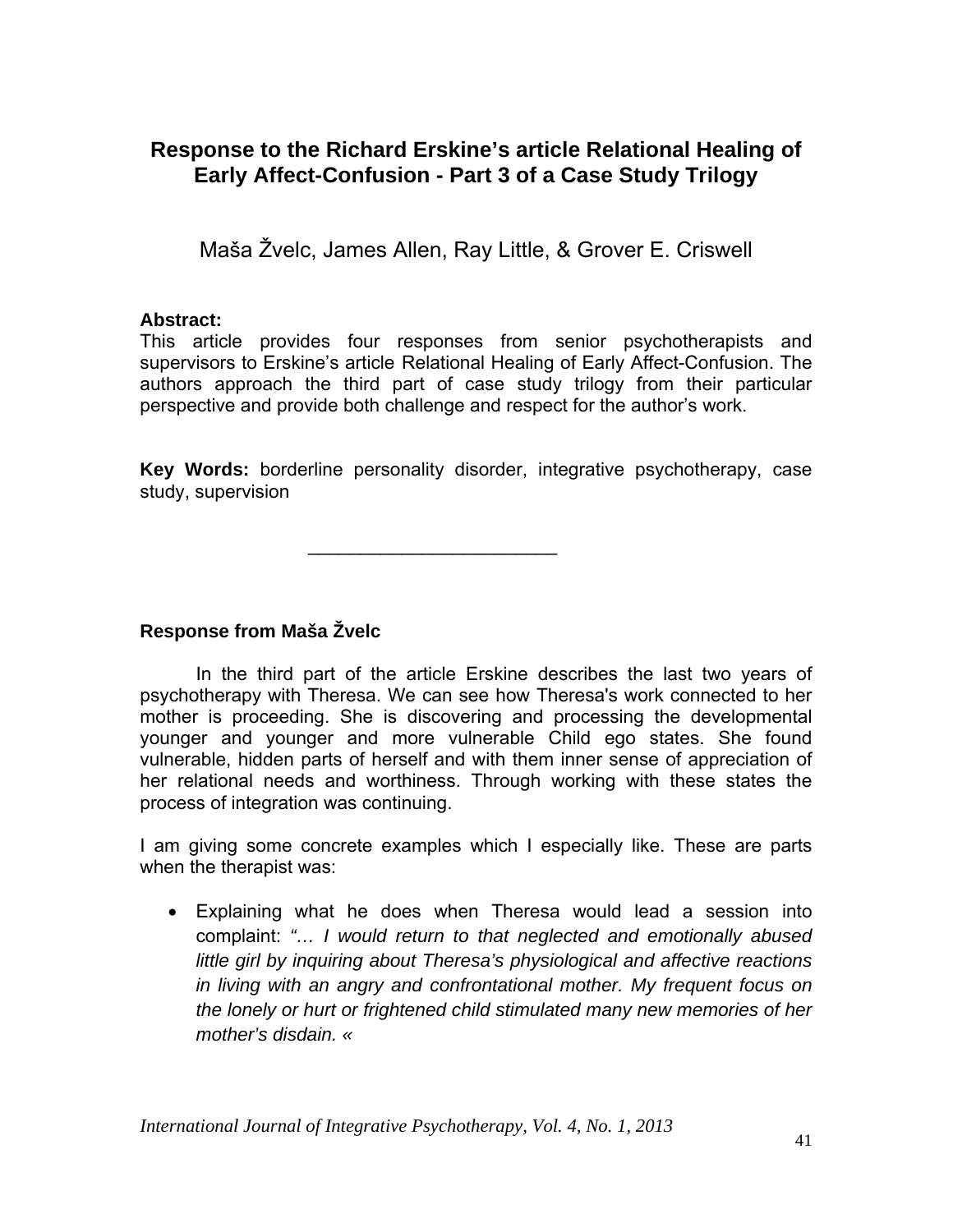- Helping her to differentiate the past from the present: *»We talked at length about the difference in acting helpless in life today (her crying spells and demands on her boyfriend) and actually needing to depend on her parents when she was a child. «*
- Helping her to recognize the introjects of her mother: *»As I asked her to tell me more about what she associated with the word "confrontational", she had a sudden realization that this was how her mother reacted in most situations. "I am being just like my mother" she shrieked; "I hate her for how she is so aggressive and makes even the slightest difference into a fight". She went on to say, "I have lived with her anger all my life and now I'm shocked to think that I am being just like her".*
- Using the therapeutic interpositions: *"I would have told your mother to stop yelling at you and to sit down and listen to your feelings"; "I want to tell your mother that 'your little girl needs your care and compassion NOT YOUR CRITICISM!'"; "You need to go to therapy, Mother, and not take out your anger on your daughter."*
- Inquiring about physiological sensations and helping her to make sense of them*: "She remembered being frightened by the harsh looks on her mother's face, squirming as her body sensed her mother's rough touch, disgusted with how she was forced to eat, and the muscle contractions in her body in reaction to her mother's rhythm.«*
- Helping her to get in contact with very young, deep and vulnerable parts*: »…Theresa wept and pleaded: "Momma, please love me"; "Momma, don't leave me… I'll be good"; and, "Please, please, please, Momma". Sometimes she would curl up on the couch and just moan the word "Momma".*

And again I appreciate the therapist appreciation, respect and care which come also from deep therapist's sense of client vulnerability.

What I have missed was the uncovering the transference-countertransference matrix, which could lead us to some unknown places, which hasn't been recognized or talked in the paper. Transference-countertransference phenomena leads to the enactment of the hidden, uncovered childhood drama into the psychotherapy. This enactment is a repetition through which we can discover unconsciousness, unspoken client story.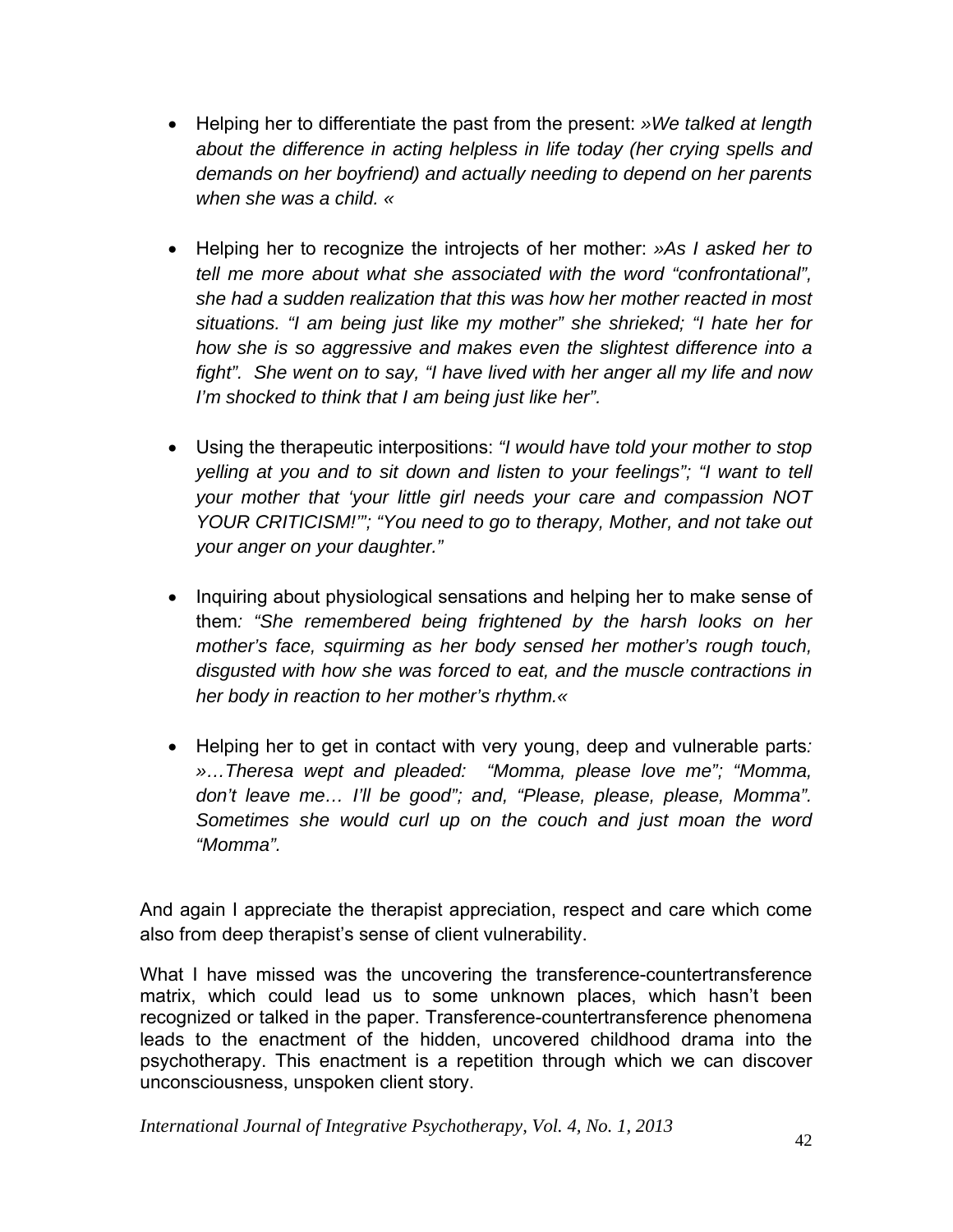In the paper the presentation of the transference-countertransference matrix and the enactment is not discussed. It is true, in the first part we can see some reflection of aggressive contents, but they are not deeply analyzed. Theresa experienced in her adult life many love - hate relationships *(".. relationships with five male lovers with whom she has fallen "madly in love" until the men become "aggressive".. affairs ended in a "big fight".. …"she "fights" with him, he threatens to leave her, then she takes him to bed to "seduce him into staying"..* ) What was Theresa repeating from the past in those relationships? And was she transferring this love-hate relationship also to the therapist?

Would the recognition of the transference – countertransference matrix lead us to understand also some other features of her relationship with men, with her father or with other important not mentioned male figure from the childhood?

Intra-psychically speaking - I miss deeper understanding of her relationship with father and of the triangulation of Theresa, mother and father. The therapy of Theresa was mostly the therapy of her relational schemas (Žvelc, 2010) or life script created in the relationship with the mother. Work with father was described mostly in the first part of the article and I missed it later. As I can see from the article, the therapist understood the role of her father more or less as an absent figure; (physically or psychologically) and the figure who didn't protect Theresa from mother's attacks. Here I think that some things are missing and that we don't have whole picture in the mind.

Theresa was probably, with ignorant and highly aggressive mother, looking for the rescuer in her father (and/or perhaps from other men). I suspect the relationship with the father (and/or perhaps from another man) was in her preschool years strong, affective and probably seductive.

I am going to describe the reasons why I think in this way:

• From the way the mother was treating Theresa (hate and ignorance) she could decide to pull herself out of the world and direct her energy into her inner life (like the schizoid people for instance do). But she didn't. She created other defensive/protective strategy. She created a fantasy and hope that what she had missed in the relationship with mother that father would give her. We can see her craving for father care and protection as well she is craving for men care and protection nowadays (having lots of partners, starting with extreme hope and idealization). If she didn't have any possibilities of being rescued from her mother and fulfilling the gap from the men, she, I suppose, wouldn't have above mentioned fantasies and behavior. Let's remember her early memory sitting on father lap and laughing… And the jealous or better say envy (because envy include murderess hatred) of mother accusing her daughter to be seductive to her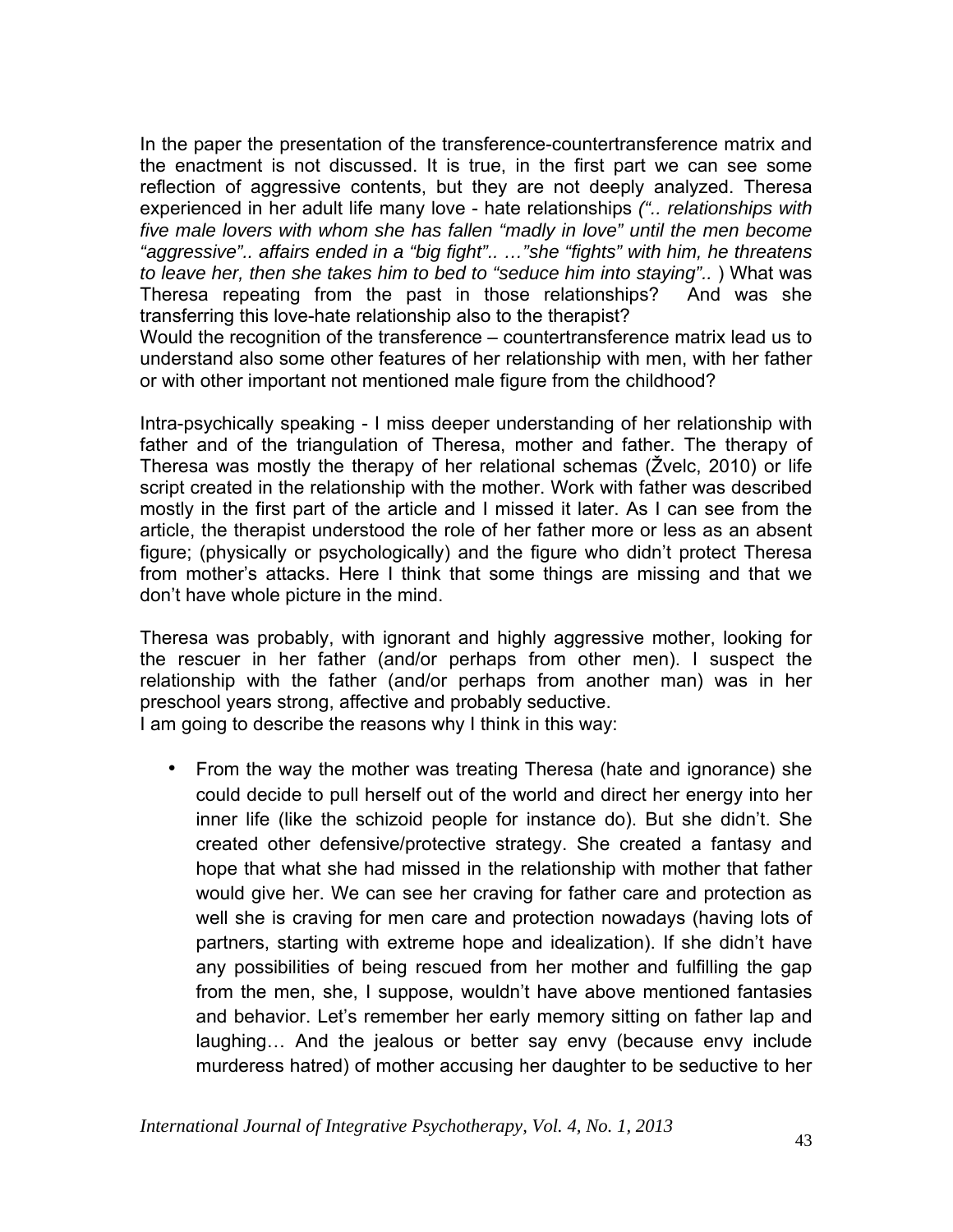father!

- Theresa developed also another strategy to get the attention and/or avoid the ignorance or attack: to be charming, coquettish and seducing. That was her way she approached men and she approached the therapist, too (see the first part). She wouldn't develop this way of behaving if it weren't in some time in her history effective. And in the other hand - she is seeing the therapist gentle and caring behavior as seductive or even disgusting (see my comment on the second part). That doesn't happen by a chancewhat had happen to her in the past that she associates gentleness and care with a seduction and disgust? These are the features connected to sexual development which leads us to another Theresa hidden part, which was not mentioned in the paper.
- Theresa is expecting father's protection also when she is 13. If father was so absent like it looked she would probably not call his father in his teenage years for protection. What more was happening among Theresa and father?

So from my point of view one of the unlocked mystery stays the relationship with the father (and/or some important man) and her sexual development.

Sexual development of course does not depend just on the relationship with father but also with the mother and on the triangle of mother, father and a child. The consequences of the relationship with mother on Theresa sexual development and identity could be explored, too. We know that mother was jealous and envy of her daughter; accusing Theresa of being seductive. We can ask ourselves: was that the main vehicle of mother's hate? That her husband liked and gave more attention to her daughter than to her? Was mother from the father - daughter relationship reminded of something she couldn't stand? (I agree with Erskine that it's a pity that it was not time for the psychotherapy of the Parent). So, mother wanted to destroy the bond between father and daughter. I think one of the most difficult things for the child is when (because of the traumatic experiences in the relationships) love of the child is interrupted; when the child cannot love as she is so much wired to. We know from the object relation theorist (as Fairbairn) that the child splits off the bad object that she can continue to love the parent. On one hand this is true, but on the other, this kind of love is not the same any more… It carries a big wound inside.

Mother didn't permit her daughter (Theresa) to love herself and father; she didn't bless her right to feel worth inside of herself, within her bodymind. For exampleher attention how the daughter is clean or dirty have much deeper meaning. She was giving her daughter messages that she was dirty also on a personal and sexual level. So again - here I ask myself- how did these things affected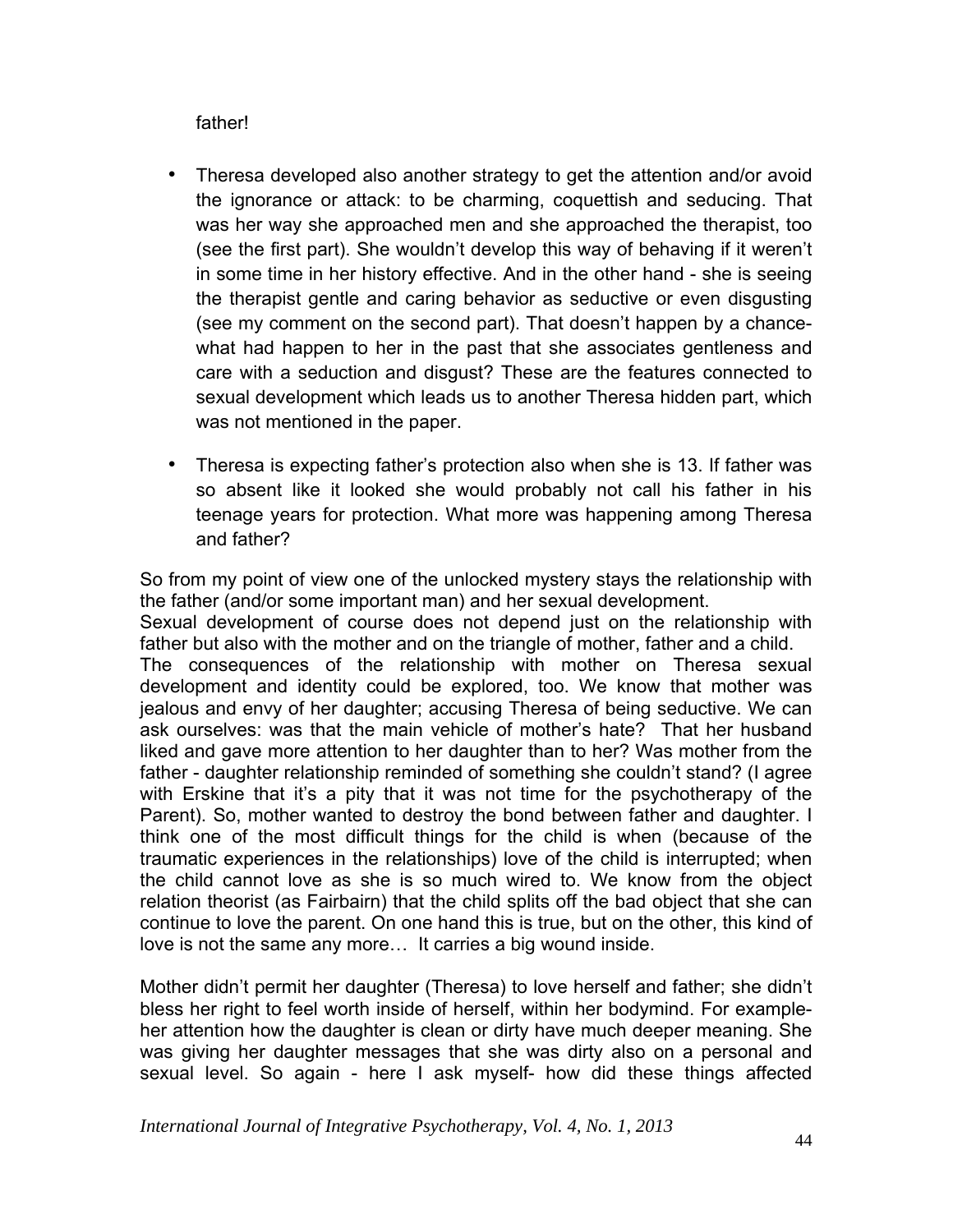Theresa's feeling being in her body, being a women and her sexuality. I am also wandering what was the ending of the therapy like? How did she say goodbye to therapist? In what extent could she feel and tolerate the incoming separateness?

I see the article as a very good reading paper for therapists and students how to work with emotionally confused clients. The relational methods of integrative psychotherapy: inquiry, attunement and involvement and other techniques (as therapeutic interposition) are described clearly. One can be taught from them. From the article it can be seen the Erskine's way of work; we can see and learn from the therapist, who can deeply sense and appreciate the clients' most vulnerable parts. We can learn from Richard how to approach these kinds of clients - without confrontation, but with gentle, respectful attunement and sincere involvement with respect of clients' boundaries.

#### **Response from James Allen**

After the careful working out of how past events continue to color Theresa's current experiences and conclusions, as was described in the previous section, I think I would have put more emphasis on Theresa's taking more responsibility for providing herself with the internal dialogues and external relationships that would better support her relational needs. That is, I would have assumed she had great resilience and ability than Erskine does. This reflects my own emphasis on validating health, growth, and development. Theresa had apparently managed reasonably well during the summer. However, I was not in the therapy room with her, and certainly her subsequent behavior in therapy gives evidence of significant remaining pathology.

It is noteworthy that Erskine decided that, despite her years of therapy, the therapeutic relationship with Theresa's Child was not well enough established to decommission the "introjected other;" so he uses therapeutic interpositions. As Theresa herself notes, these were the protections she needed as a child. At this stage, Theresa is able, at least to some degree, to mentalize.

A question in all therapy, and especially for therapies of length, is how long the patient needs the therapeutic relationship for internal support and when it would actually be more growth enhancing to leave therapy. After all, therapy should be a prelude to living, not a substitute for it. Here the therapist's attunement is important. In reality, the question of how long therapy should last is often answered, as here, by what appear to be external fortuitous events.

Anna Freud (1967) used to speak of therapy as removing roadblocks so that the normal processes of growth and development could take over. Perhaps, this is one of the positive results of Erskine's long summer breaks which many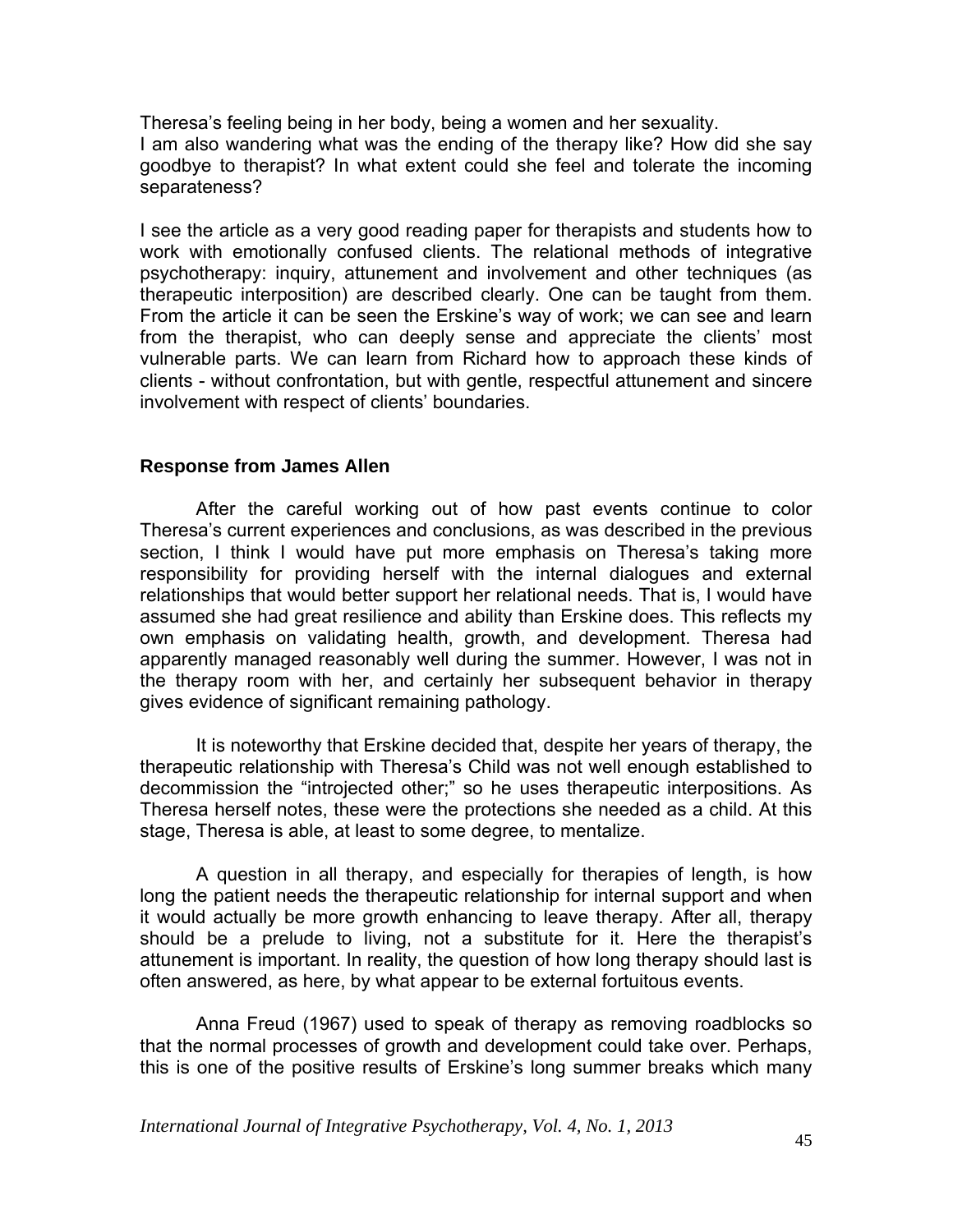therapists might question.

It is important to note how useful Erskine's initial treatment plan, so clearly delineated in Part 1, has been for Theresa's treatment. Like Ariadne's thread, it has provided a clear direction throughout the ups and downs of her five-year journey, even though they were probably often engaged in non-lineal dynamical systems.

From a similar but slightly different perspective, I think we can also conceptualize this treatment in two terms: (1) giving Theresa permissions, helping her find them from others and to give them to herself, and (2) providing protection from unwarranted conclusions, as Erskine did with his bifurcated questions, and cognitive restructuring, and, more obviously and directly, from the influence of the introjected mother as he did with interpositions. Ultimately, Theresa seems to have become able to do both for herself, because she has learned how to think psychologically (mentalize), and no longer is at the mercy of ill-defined emotional states.

Whatever Theresa's future, it has been a pleasure to follow her journey so far and to appreciate Erskine's sensitivity and his beautiful exemplification of the utility of his relational framework.

This framework has the advantage of seeming more flexible and easier to use than those frameworks currently manualized and described as "evidencebased" (Paris, 2008). I invite readers to compare this approach with Linehan's cognitive behavior therapy (1993), Kernberg's transference-focused therapy (Clarkin, et al., 2006; Levy, et al., 2010), and Fonagy's (Bateman, et al., 2004) mentalization approach. What do these approaches all have in common in practice? What seem the most important therapeutic mechanisms?

Ultimately, the question is: what might be expected to work best for whom, for what kind of "borderline," under what circumstances, in relationship with or delivered by whom?

#### **Response from Ray Little**

When Erskine describes the 'developmental image' he has of Theresa, I would also be wondering about the 'other' that goes to make up the relational schema (Žvelc, 2010; Little, 2011). The introjected (m)other that she is beginning to contain in response to disruption seems to be rageful, this (m)other was not interested in her. Erskine describes imposing himself between Theresa and the internalised/introjected (m)other. This may serve a protective function, and a needed part of the therapy, but we also need to be aware of the risk of idealisation of the therapist who becomes the longed for good father. Repeated

*International Journal of Integrative Psychotherapy, Vol. 4, No. 1, 2013* <sup>46</sup>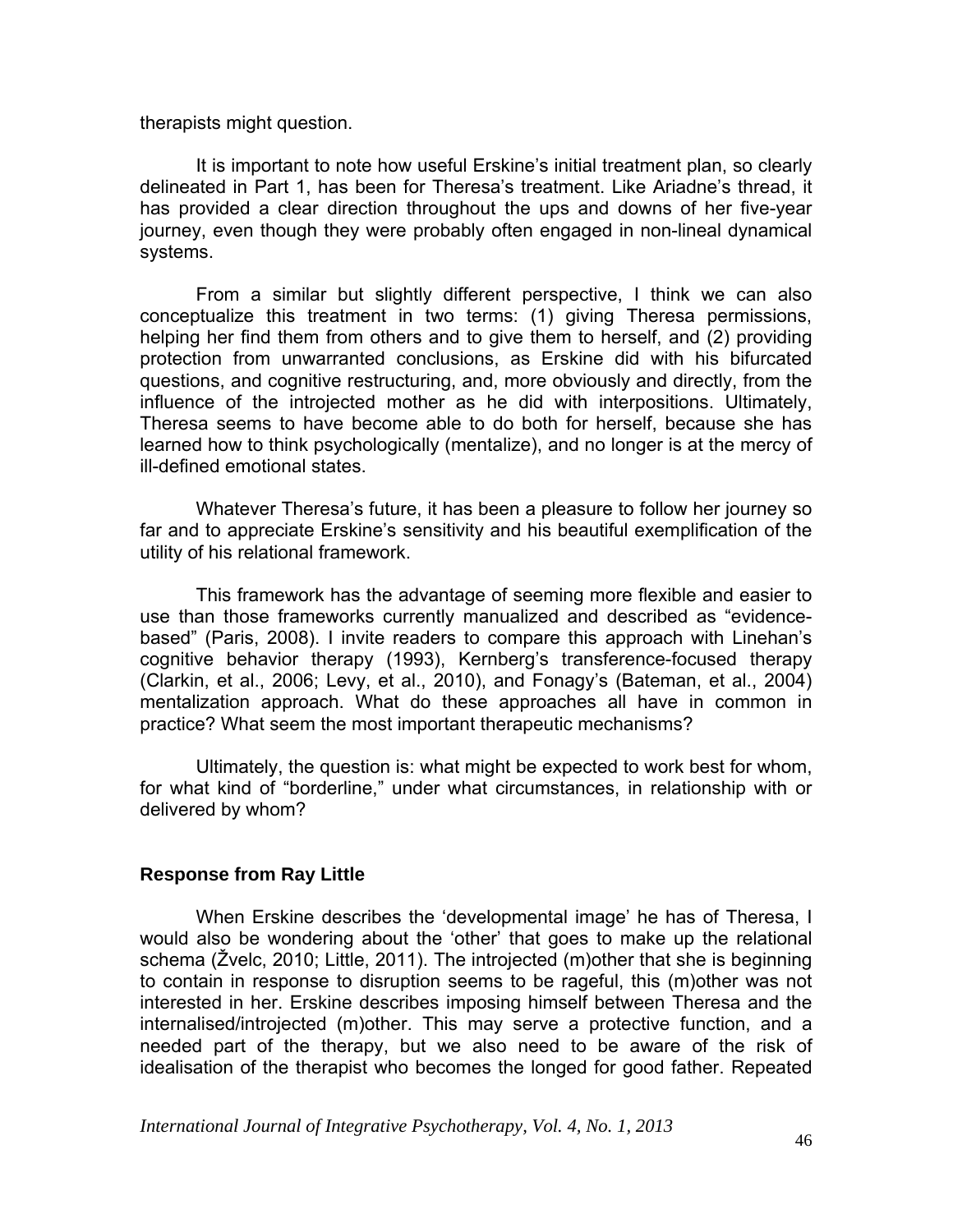throughout Erskine's description of her relationship with her mother we see the client's impasse between the need for intimate connection and the fear of rejection and repulsion.

When Erskine describes Theresa as saying she would do anything to get her mother to talk kindly to her, I would wonder how she tries to get me to talk kindly to her, and how does she experience me as harsh or unkind.

With the long summer recesses, I would be expecting some reaction to me, since I am not available. This is particularly the case as she has been seeing her therapist twice per week for several years and Erskine describes how she has been regressed. I would be curious about how she manages the breaks in the work.

On the therapist's return after the summer break Theresa wants to see him urgently. I wonder about the significance for her of not waiting until her session. In addition, I also wonder about her making the choice of planning, in his absence, to get married. There will be a multiplicity of motivations in this process and I think it would be useful to examine them.

Overall Erskine offers us a good example of being alongside the client as a method of working therapeutically. What I have highlighted is an alternative method that would entail working opposite the client, supporting the development of a transference-countertransference relationship to work through. This involves drawing the affect and fantasies towards the therapist. This approach is partly an attempt to avoid the possible splitting that may occur, in this case, between the therapist as the good object and the father as the bad object.

If Theresa had worked with me the process would look quite different, I would be working in the transference-countertransference. As I have stated elsewhere (Little, 2005, 2006), my view of working relationally involves the therapist offering himself or herself to be impacted and stirred by the client. It also includes addressing relational conflict as it occurs in the here and now of the therapeutic dyad. This will entail re-finding the old object and working through the process, thus transforming the experience so that the new evolves out of the old. It may also involve the provision of a corrective experience, making meaning and understanding out of the process, and withstanding hate and rageful attacks without resorting to retaliation. The therapist will be working within the transference-countertransference matrix in the here and now, foregoing there and then (genetic) and out there (extra-transference) interpretations. This consists of accepting the client's projections so that the therapist and client may experience them, become conscious of them, and make meaning out of them, in the process creating a space in which the intrapsychic can become interpersonal. Thus the client can become aware of the repeated elements and understand the needed relationship. As the therapist connects with the vulnerable self within the client and offers the therapeutically required relationship (Little, 2011), this will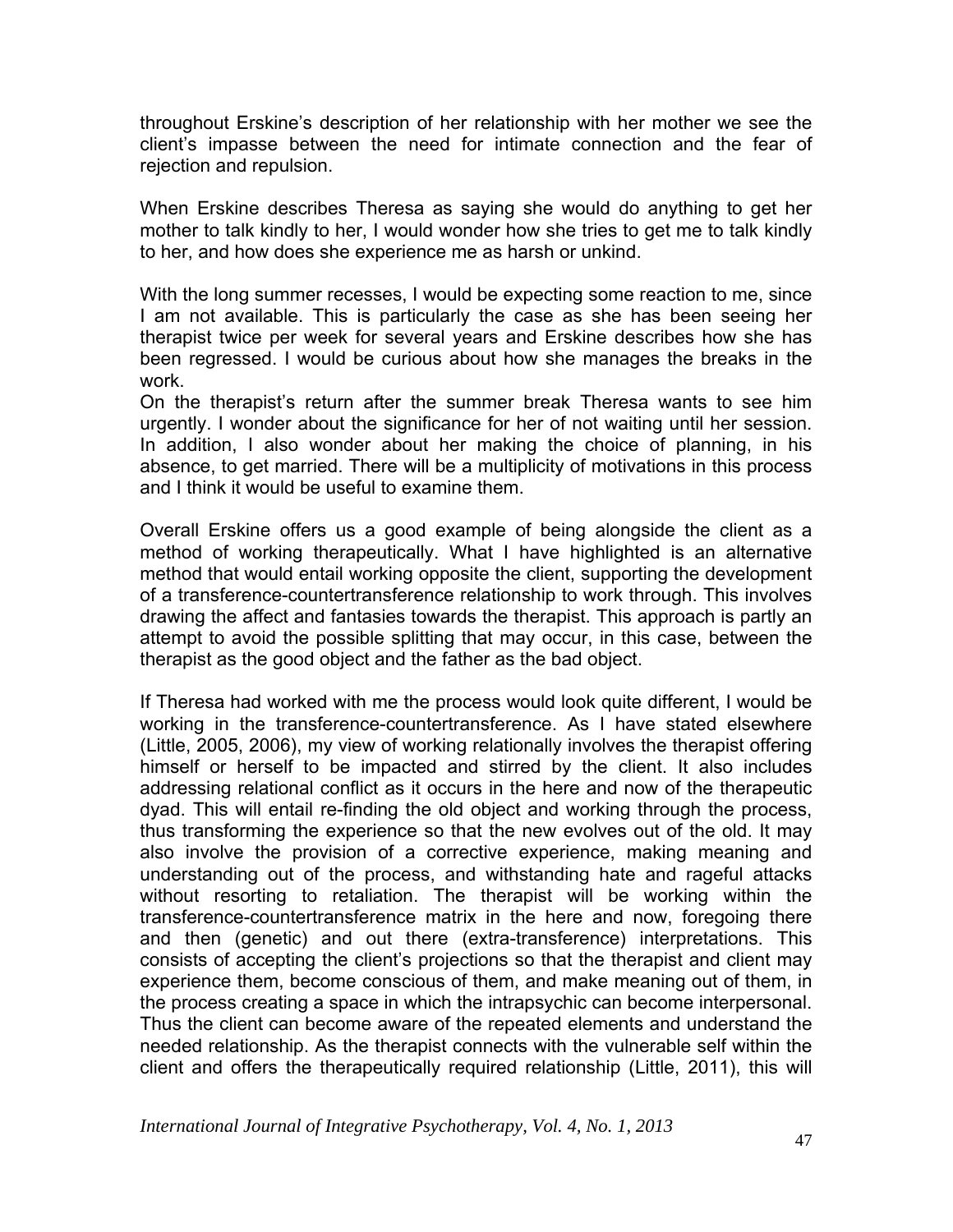probably stir the client's closed psychic system, which will then react against the therapeutic process in an attempt to re-establish the closed structured script system.

In discussing this case I have been struck again by the power of the therapeutic relationship, which by definition is a co-creation between client and therapist. By this I mean that one can never stand in another therapist's shoes. I would further add that to some extent the theory and methods adopted by any particular therapist are autobiographical. Again, thank you for the opportunity to respond to Richard Erskine's case presentation.

#### **Response from Grover E. Criswell**

 Here at the end as we reflect over the five years of treatment presented in this case study, there are some summary comments I want to share. Even though we have discussed some of the core concepts in this approach to psychotherapy, some of them bear repeating.

What we have here is a solid presentation of psychodynamic psychotherapy. Although there are a number of variations in this understanding of therapy, there are some common beliefs that set the frame for the work. Those have been demonstrated here in significant depth. Psychodynamic theory posits some definition of the unconscious process where, mostly outside of the awareness of the client, conflictual disturbances interfere with their functional ability and distort their sense of self. The therapist in this case begins with the presenting issues of the client's emotional turbulence and her relationship difficulty. He works with her to bring into awareness the various life experiences that have had a traumatic affect, especially the aloof distancing of her father and the intolerant criticalness of her mother. The result of this inadequate parenting was early childhood affect confusion that gave her an unstable base for her personality development. In addressing these attachment disturbances, the therapist explores with her the feelings connected to those experiences and how they framed pivotal decisions about herself and others. The dynamic connections between her present and her past shape the focus of the therapy.

The question can be asked whether the extensive exploration of her early childhood over an extended period of time was necessary? Certainly it is possible to engage in psychodynamic psychotherapy without extensive working through of past childhood trauma. The client can be strongly damaged by experiences that happen in later childhood or by other traumas in life. The hurtful memories can come from siblings, friends, teachers, ministers, or others they trusted. The individual or relational difficulties can be based on learning deficits or a lack of emotional intelligence. The abuse can be inflicted on the child in the adult, e.g., experiences in war, severe accidents, betrayal, or other loss.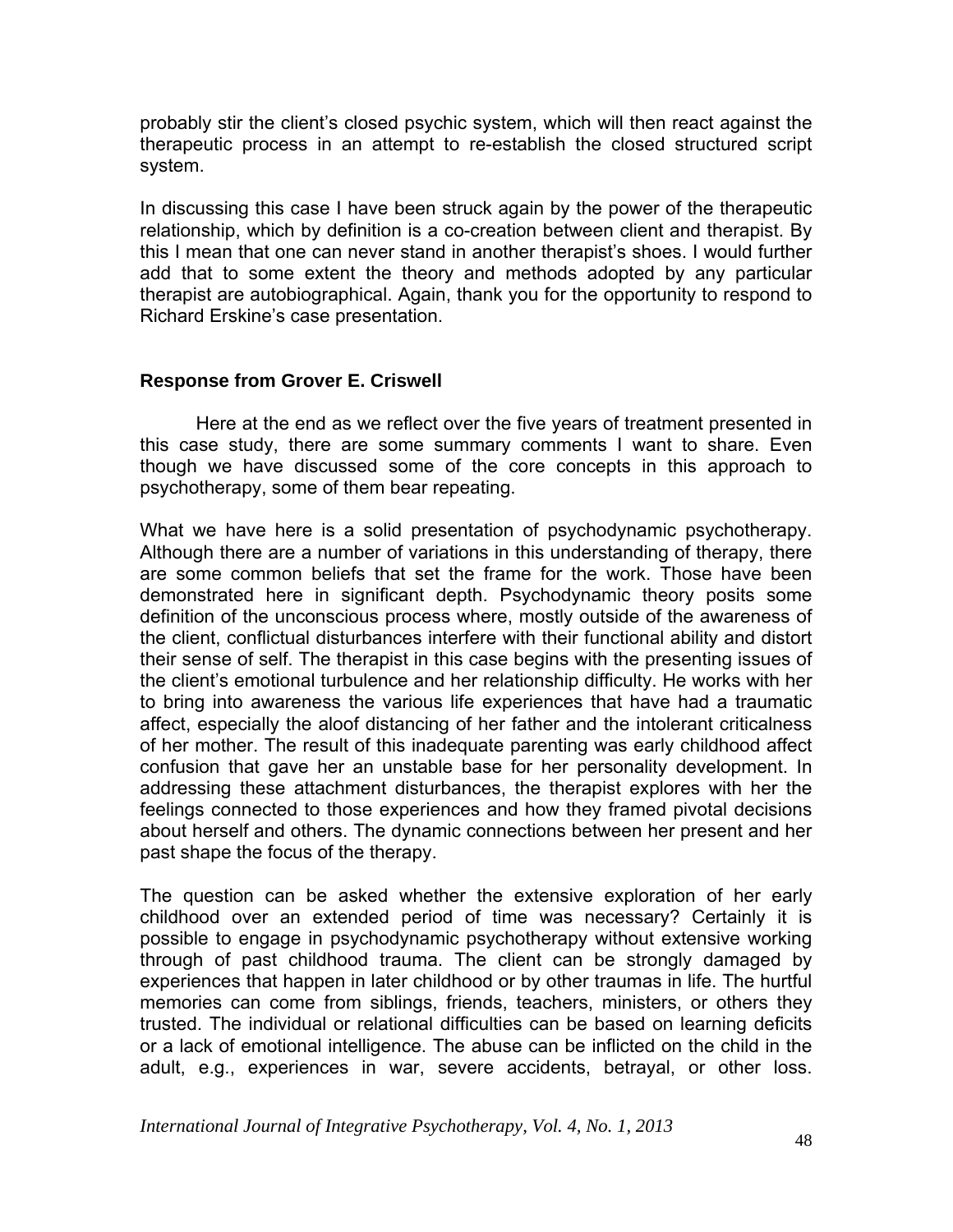Sometimes the over development of one aspect of the self causes an under development of other aspects. Even if in these cases the therapist might be working psychodynamically, they may not work much regressively. It depends on what the client presents or what is discovered in the process of the therapy. Dissonance in a person's energy system happens in many ways.

In the beginning of this particular case, I wondered whether the working through of significant early issues was necessary. The reality of how disturbed the client was did not really come through until the second segment. There it became more clear why the in depth and extended work was necessary, although the use of the term "borderline" still seems problematic. More detailed pictures of the client's acting out would have probably been helpful. I am left wondering what a more classical diagnosis might have been. Two other omissions catch my attention. Little is said about the client's strengths. In my weighing of what a client brings to therapy, their strength is as important as their weakness, their health as much as their pathology. The shape of the therapy rests on both aspects. Otherwise we risk getting trapped in the medical model of "symptoms, diagnosis, treatment and cure." Some of this client's strength is implied, but I would have liked more explicit valuations of that. Then there is the question of medication. If her emotional responses were as chaotic as depicted in the second segment, did the therapist consider the use of medication? Knowing the process around that decision would be interesting. While I have been generally conservative in recommending medication, given the new medication options, they can sometimes be an important adjunct. Would it have been helpful to this client?

Another pivotal aspect of psychodynamic psychotherapy is a holistic view of personality. While the ways of working with these interrelated dimensions will vary, there is general appreciation for the need to take the multiple parts of personality into account and to work toward integration. Rather than having a single system of intervention, a number of different approaches may be drawn upon as evidenced in this case. The therapeutic work deepens not simply with the remembrance of early memories or important issues, but by the level of participation and openness to the work of the therapy. This is the meaning in the Gestalt notion that all experience is in the Now. Certainly mental processes can bounce around and weave explanations, past, present and future, but all experiencing is in the present moment. The fullness and congruity of that experiencing is what gives therapy depth. Again and again in this current clinical case, the therapist invites the client to identify the elements of her inner process and to experience it in ever deeper ways. Important in this therapeutic approach is the physiological registering of her feeling and the tensions with which she blocked awareness. Phenomenological questions about what she was experiencing in her body were frequently asked with good results. The only place where I might have worked a bit differently is with the role of resistance. I believe that resistance is more than an impediment to the therapy that must be breached. When the resistance can be identified, owned and given voice, then

*International Journal of Integrative Psychotherapy, Vol. 4, No. 1, 2013* <sup>49</sup>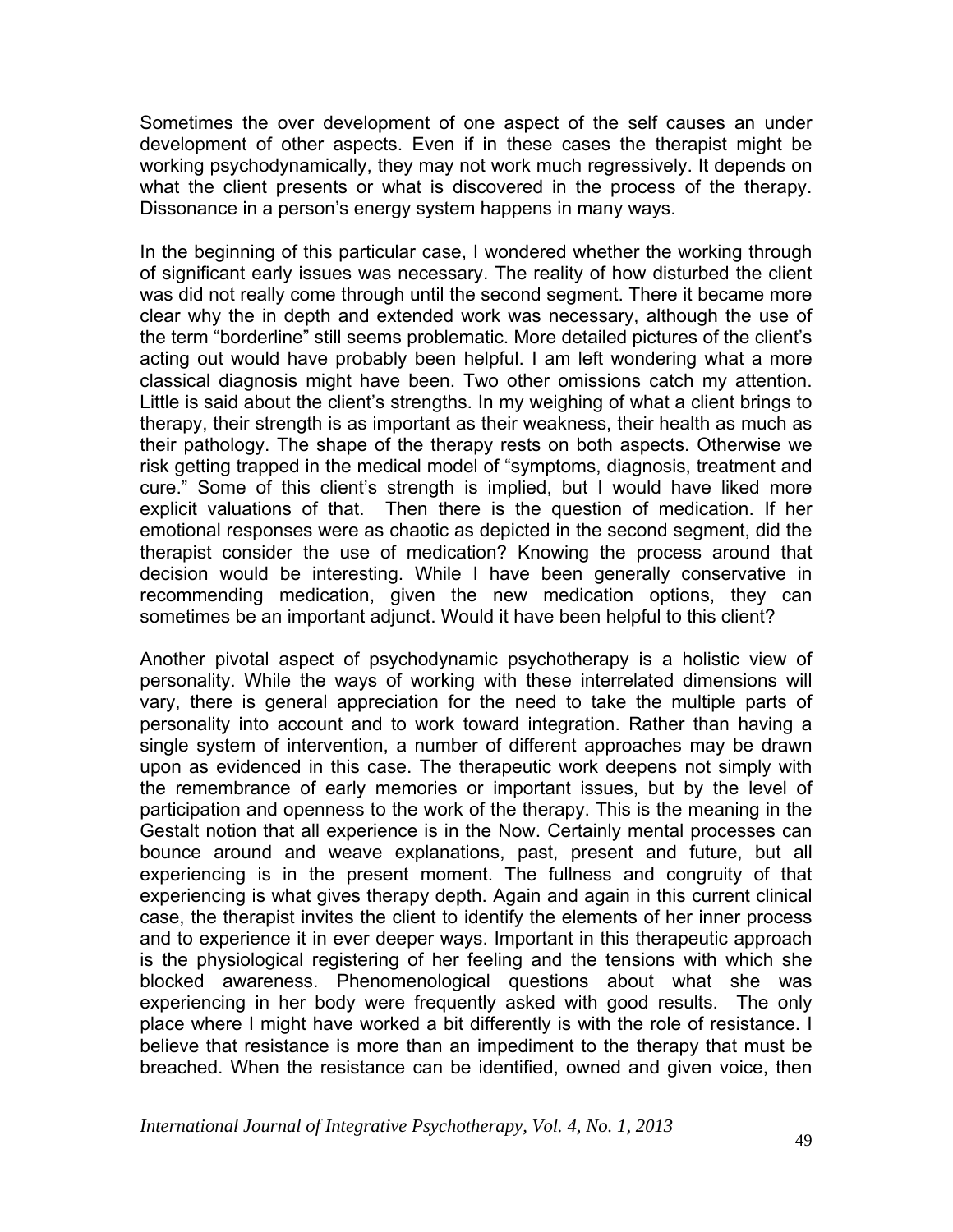it's positive and negative functions allow new options and choices. The resistance can be embraced as a part of the self. I would have had her explore that component more explicitly.

Another key ingredient in psychodynamic psychotherapy is the importance of the therapeutic relationship. The therapist offers themselves as a supportive presence and a skilled guide in the exploration of the issues the client brings to therapy. While the therapist is a participant, bringing themselves as fully as possible into the interaction, the focus is on what will benefit the client. Psychodynamic psychotherapy is always "client centered." This is why the training of the therapist is an ongoing learning process that includes their own personal psychotherapy.

As the client is able to build trust, they are able to risk exposing the vulnerability of their inner processes and important relationships. In the current case, the therapist not only takes repeated steps to be present with the client, but often asks whether she experiences him in that way. He carefully uses inquiry and attunement, this effort was especially true when she was trying to express highly vulnerable memories or delicate feelings. He paid attention especially in those moments that she keep good eye contact and experience him being really present with her. Several times the therapist models being the good guide when he would make decisions about the conduct of the therapy and whether the timing was right for particular issues. This was another example of the therapist being the client's protector. As they moved deeper into the work, these were times when some physical touch was also important. I do wonder, when she was in a fairly regressed state, whether physically holding her more would have facilitated her experience of parental nurturing and the working through of the childhood trauma?

The relationship between client and therapist is not only a safe environment for the therapeutic work, but is the action setting for positive and negative transferences. In this clinical case, she projects many of the negative messages about herself onto the therapist as his beliefs about her. She casts him into the role of her introjected parents and plays out what had been the drama of her life. Getting her to be self revealing about these assumptions and the related affect was crucial in her clarifying the inner confusions that had crippled her. As the client was able to differentiate more between her therapist and her parents, he was able to facilitate her standing over against those internalized parents in support of her inner child. He was also able to normalize the distortions that had been trapped in that drama. The client allowing herself to be dependent on the therapist seemed essential for engaging this primal material. While this is not a verbatim of the whole case, I was surprised that the client did not engage the therapist more actively and that the rebellion with the therapist was not more encouraged. This may be an omission in the reporting and was more present in the reality of the therapy. Discerning what are projections in the therapy and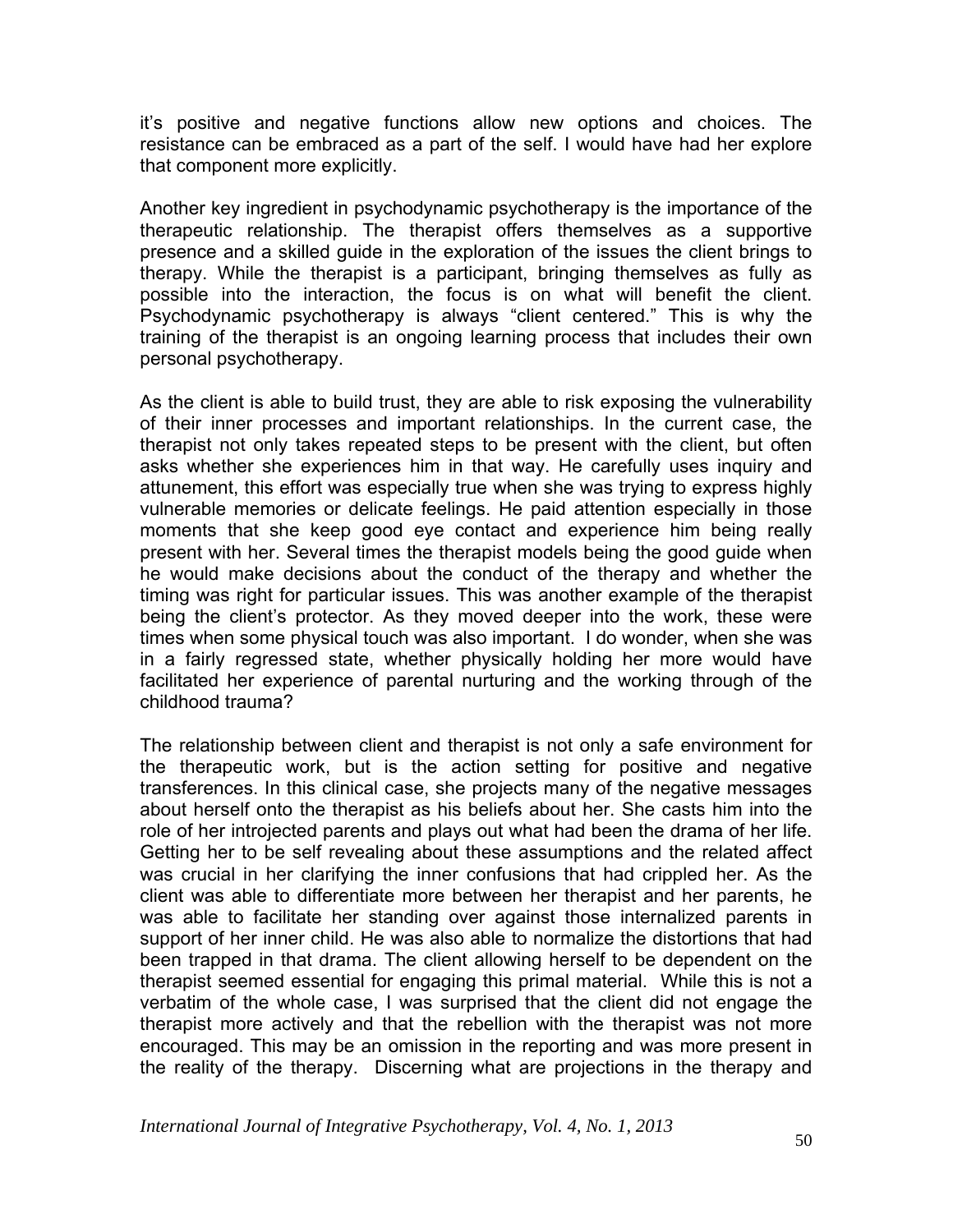what are reality based interactions can be key turning points in the maintaining of trust. Often the growth out of transference dynamics into more reality based interactions designates a movement toward growth. A progression in that direction seems to have taken place in this therapy relationship.

In the history of psychodynamic psychotherapy, critical voices have always questioned the legitimacy of this approach to therapy. They have cited the lack of what they have considered valid scientific evidence. They have set out models for psychotherapy they have concluded can be supported with concrete data and experiential testing. That set of assumptions by which psychodynamic psychotherapy has been discredited is being significantly challenged in our day with the amazing discoveries of neuroscience. They are proving with concrete measurement, what many of us have always known, psychodynamic psychotherapy works and the change that occurs lasts!

## *Authors:*

**Maša Žvelc** is a psychologist, has a Master of Science in Clinical Psychology (University of Ljubljana) and is a Certified Integrative Psychotherapist. She is codirector of the Institute for Integrative Psychotherapy and Counseling, Ljubljana (Slovenia), where she has a private psychotherapy practice and leads the training Integrative Psychotherapy. Homepage: www.institut-ipsa.si e-mail: [masa.zvelc@institut-ipsa.si](mailto:masa.zvelc@institut-ipsa.si) 

**James R. Allen**, MD, TSTA is Past-President of the International Transactional Analysis Association and winner of the Eric Berne Memorial Award. Current he is Professor of Psychiatry and Behavioral Sciences and Rainbolt Family Chair in Child Psychiatry at the University of Oklahoma Health Sciences Center, Oklahoma City, OK, USA.

**Ray Little***, CTA, UKCP reg. Psychotherapist.* www.enderbyassociates.co.uk Ray works as an adult psychotherapist in private practice in Edinburgh, UK. In addition, he facilitates supervision groups and professional development seminars in both Edinburgh and London. He is a visiting tutor at several psychotherapy training institutes in the United Kingdom and in Europe. Ray is a founding member of the International Association for Relational Transactional Analysis (IARTA). He is also a member of the International Transactional Analysis Ass., the Scottish Institute for Human Relations, and a registered psychotherapist with the U.K. Council for Psychotherapy. Ray has been working as a counsellor and psychotherapist with individuals, couples and groups for over twenty five years. He is currently interested in incorporating psychodynamic concepts into a relational transactional analysis, with a particular emphasis on working with primitive mental states. To this end he has published several articles in the Transactional Analysis Journal integrating psychodynamic thinking